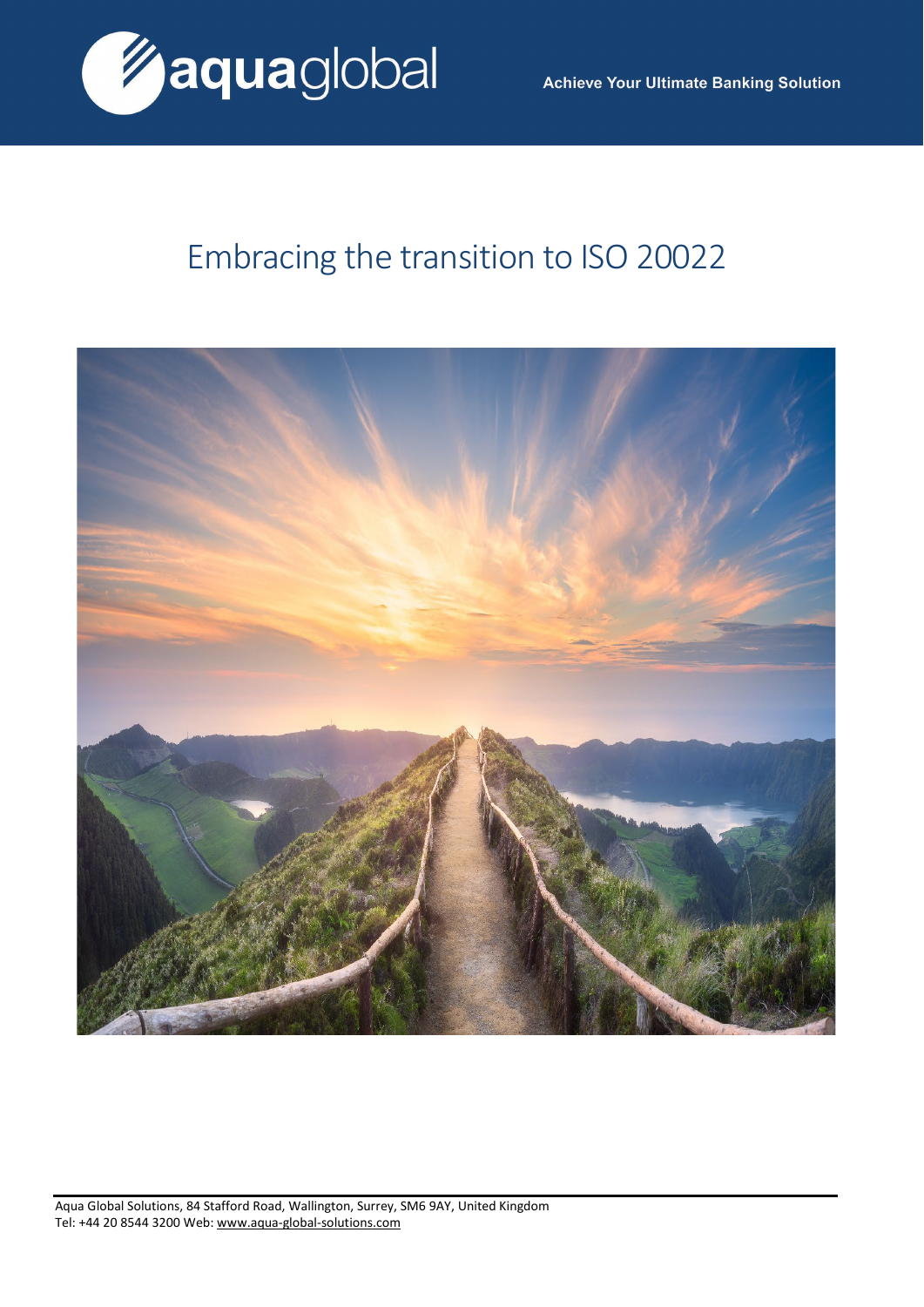## Contents

<span id="page-1-0"></span>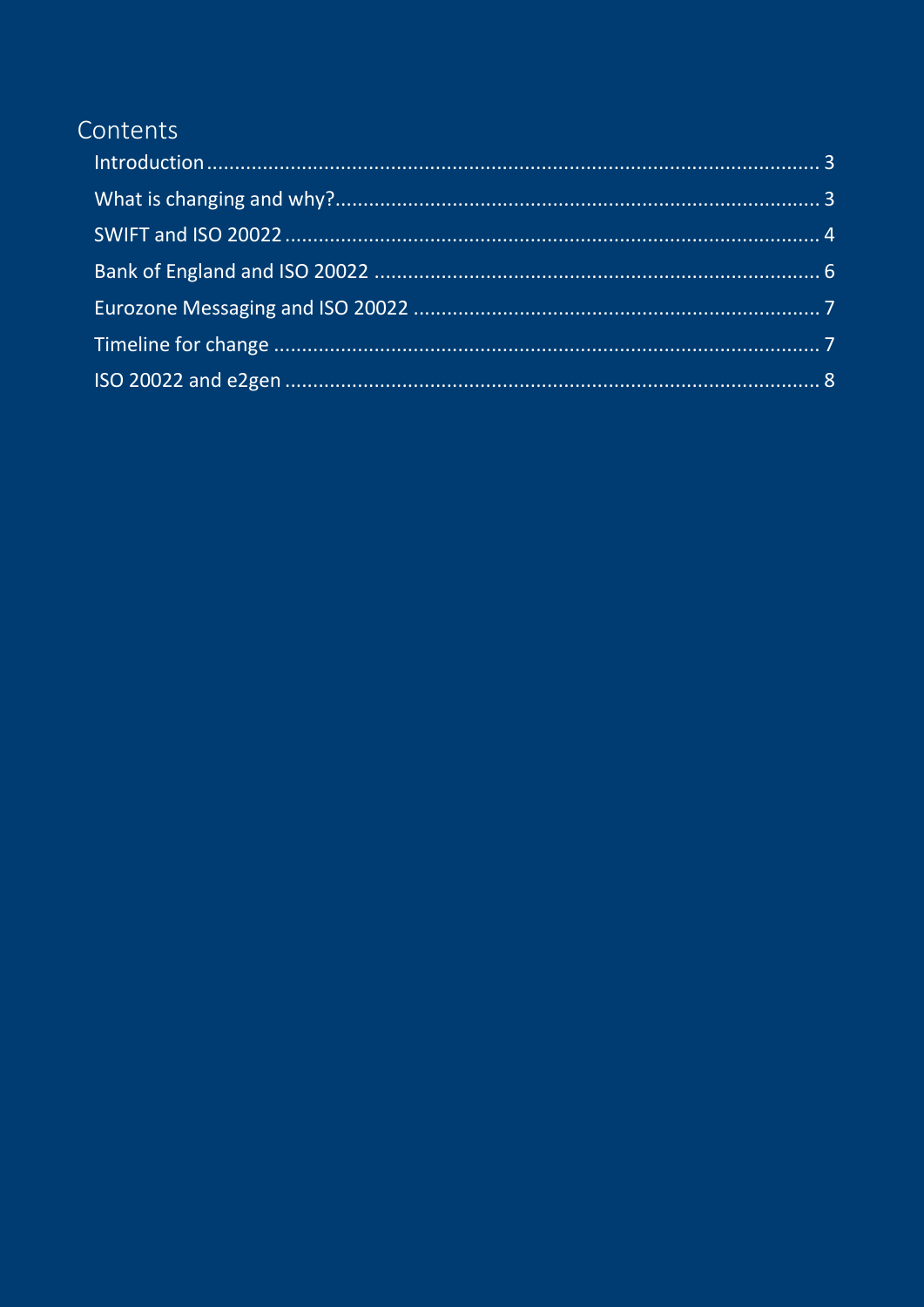

## Introduction

The International Organization for Standardization (ISO) founded in 1947 is an international standard-setting body composed of representatives from various national standards organizations that promote worldwide standards. ISO 20022 is an ISO standard for electronic data interchange between financial institutions for payment transactions, securities trading and settlement information, credit and debit card transactions and other financial information.

Financial institutions will experience significant transformation in the way that they send, receive and handle financial messages going forward as various market infrastructures move towards the adoption of ISO 20022 domestically and globally. It is important for organisations to view this as an opportunity to modernise their messaging infrastructure. This should lead to improved data quality, interoperability between service providers and ultimately a better customer experience.

This paper investigates the upcoming changes to the messaging landscape in relation to ISO 20022. This specifically includes the transition from SWIFT FIN in the proprietary ISO 15022 format to the new SWIFT MX Standards, as well as some regional messaging infrastructures.

## <span id="page-2-0"></span>What is changing and why?

Financial institutions have constantly been required to amend the way that they process payments. The format of SWIFT FIN payments changes regularly and it is over 10 years since the introduction of the ISO 20022 standard for Single European Payments Area (SEPA) customer transfers and direct debits. Recently, we have seen the adoption of ISO 20022 in Australia with the New Payments Platform (NPP) in 2018. There have been plans published from other national payment service providers such as the Bank of England and Federal Reserve Banks to implement ISO 20022 into domestic payment networks. CHAPS alone saw its volumes increase by 16.5% to a record 48.5 million in 2018 and in April 2019 it saw £6.8 trillion worth of payments processed. With such growth the Bank of England has subsequently named the ISO 20022 standard as the chosen path for this service.

It is apparent that we are now starting to recognise ISO 20022 as the future messaging standard for many of our important payment services. Common problems in the use of different payment formats include:

- The lack of interoperability between different formats
- The loss of automated processing causing manual intervention and a subsequent increase in time taken to process messages
- Low quality data causing delays in activity such as sanctions screening/AML interventions
- Different processing times in the receipt and settlement for payments causing inconsistencies in cash management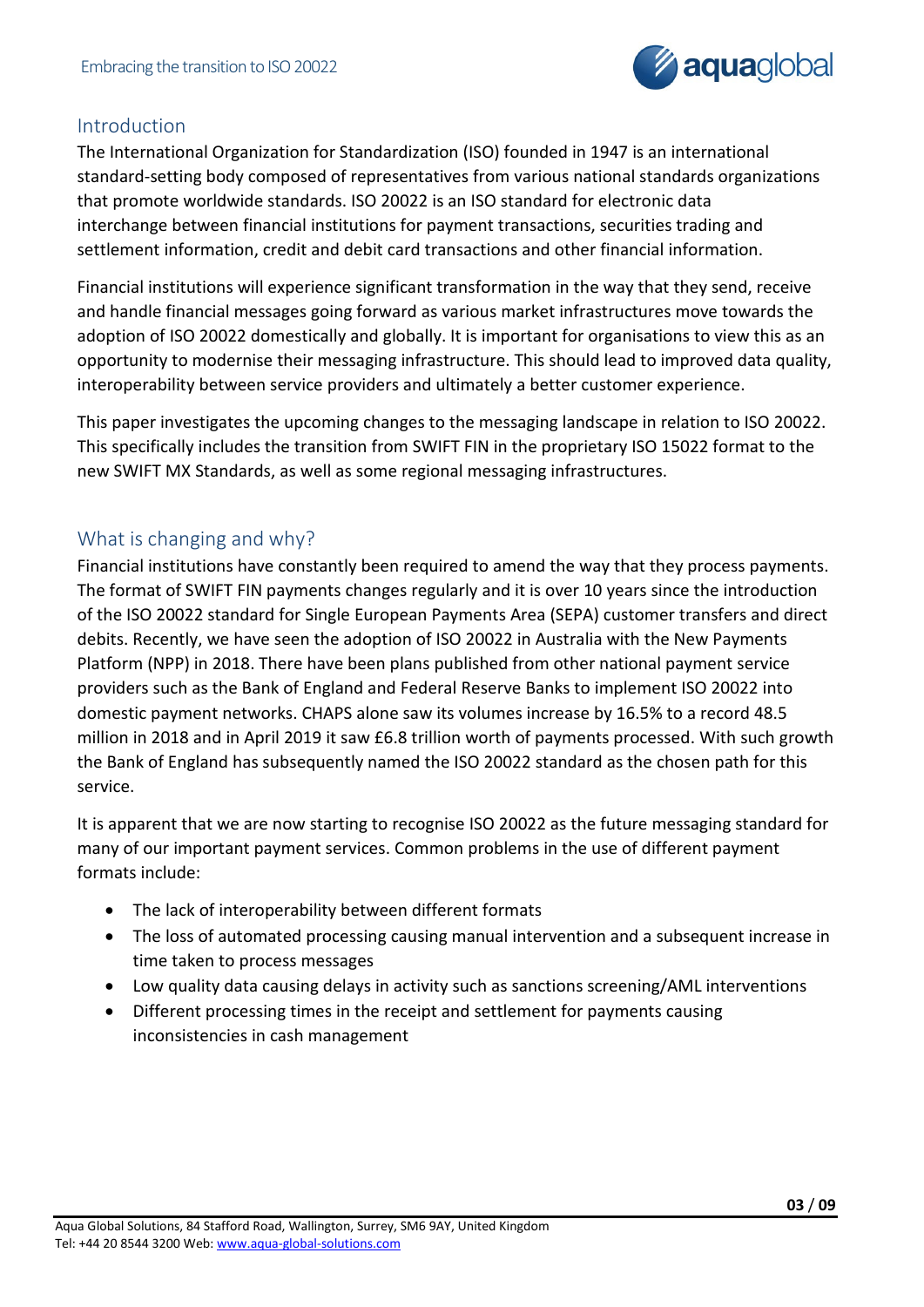

The plan for migration of different payments network from their respective formats to ISO 20022 will enable the following future advantages:

#### **Harmonisation**

Over 70 countries have already adopted ISO 20022, so messages will be harmonised with payment systems around the world.

#### **Resilience**

ISO 20022 will be used across many payment systems. This improves resilience by allowing simplified re-routing of messages to reduce the impact of outages on users.

#### **Analytics**

Enriched data will improve analytics. More efficient data collection may improve decision making.

#### **Compliance and regulation**

Richer data will make it easier for businesses to detect fraud and help target financial crime.

#### **Straight-through processing**

Richer data will reduce the need for organisations to make manual interventions. Potentially fewer delays for the end customer.

#### **Competition and innovation**

More flexibility means more competition and innovation in the financial sector. Better data may lead to product innovation.

#### **Enriched data**

More data can be carried. It enables more detailed and better structured reference information.

#### **Flexibility**

ISO 20022 can adapt more easily than current messaging standards. So it's more responsive to changes in the economy, emerging technologies and innovation.

With a standard recognised globally for international payments and domestic transfers, both financial institutions and their customers should be able to gain value from greater efficiency by processing more granular data leading to increased customer satisfaction and compliance.

<span id="page-3-0"></span>Institutions able to process ISO 20022 can also benefit from easier deployment when looking to replicate this message structure in new payment services, making their infrastructure far more scalable than ever before.

## SWIFT and ISO 20022

There was a recent decision to eliminate the free-format options in fields 50a and 59a on SWIFT Payments which demonstrated a clear intention by SWIFT to clean up the quality of data provided in the FIN message types. The recently announced plan to phase out the FIN format in favour of MX will provide financial institutions with a much larger and enriched payments infrastructure in the future has led to SWIFT dropping the changes to the free format fields as ultimately the FIN messages will be phased out. Aqua Global has been recognised by SWIFT by our inclusion to their ISO 20022 Cross-Border Payments and Reporting Plus (CBPR+) Vendor list.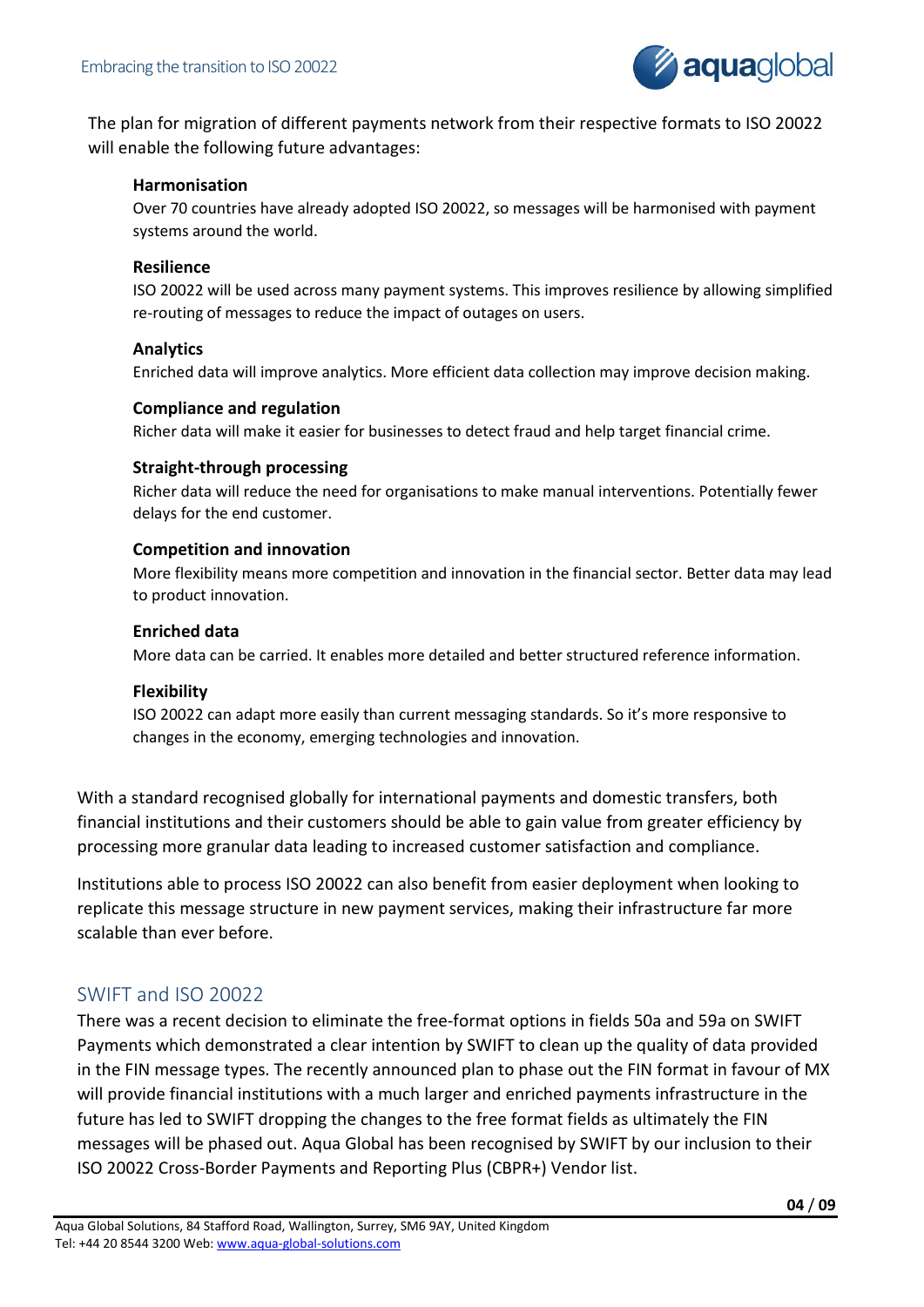

In order to support the transition to ISO 20022 messages SWIFT will provide a temporary MT to MX mapping utility to ensure that:

- MX standard adopters will not be requested by recipients to revert back to MT format
- Those recipients that cannot handle MX can convert the messages to MT format prior to processing.

It is also important that institutions do not suffer from a loss of quality data when remapping the fields seen in traditional FIN messages into the new MX formats as this can create problems of:

- Additional identification for ordering and beneficiary parties being stripped.
- Reduction in vital information in sanctions checking and FATF compliance.

The end-date to enable full ISO 20022 for cross-border payments remains as originally planned, November 2025 however the original start date has been moved back from November 2021 to November 2022. After 2025, the MT standards will then be withdrawn.

The following message types are affected by the migration from the 15022 standard to ISO 20022:

| <b>Current SWIFT</b><br><b>FIN Message</b> | <b>SWIFT Message Name</b>                           | <b>ISO 20022</b><br><b>Message</b> |
|--------------------------------------------|-----------------------------------------------------|------------------------------------|
|                                            |                                                     | Equivalent(s)                      |
| <b>MT 101</b>                              | <b>Request for Transfer</b>                         | pain.001                           |
| <b>MT 102</b>                              | <b>Bulk Customer Credit Transfer (Multiple)</b>     | pacs.008                           |
| <b>MT 103</b>                              | <b>Customer Credit Transfer</b>                     | pacs.008                           |
| MT 104                                     | Direct Debit And Request for Debit Transfer Message | pacs.003                           |
| <b>MT 110</b>                              | <b>Advice Of Cheque</b>                             | camt.029                           |
|                                            |                                                     | (tbc)                              |
| <b>MT 111</b>                              | Request for Stop Payment of a Cheque                | camt.056                           |
| <b>112 MT</b>                              | Status of a Request for Stop Payment of a Cheque    | pacs.002                           |
|                                            |                                                     | (tbc)                              |
| MT 103/2                                   | <b>Return of Funds</b>                              | pacs.004                           |
| <b>MT 200</b>                              | Financial Institution Transfer for its own Account  | pacs.009                           |
| <b>MT 201</b>                              | Multiple Financial Institution Transfer for its own | pacs.009                           |
|                                            | Account                                             |                                    |
| MT 202/202 COV                             | <b>General Financial Institution Transfer</b>       | pacs.009                           |
| <b>MT 203</b>                              | Multiple General Financial Institution Transfer     | pacs.009                           |
| <b>MT 204</b>                              | <b>Financial Markets Direct Debit Message</b>       | pacs.010                           |
| <b>MT 205</b>                              | <b>Financial Institution Transfer Execution</b>     | pacs.009                           |
| <b>MT 202 RTN</b>                          | <b>Return of Funds</b>                              | pacs.004                           |
| <b>MT 900</b>                              | <b>Confirmation of Debit</b>                        | camt.054                           |
| MT 910                                     | <b>Confirmation of Credit</b>                       | camt.054                           |
| MT 920                                     | <b>Request Message</b>                              | camt.060                           |
| MT 940                                     | <b>Customer Statement Message</b>                   | camt.053                           |
| MT 941                                     | <b>Balance Report</b>                               | camt.052                           |
| <b>MT 942</b>                              | <b>Interim Transaction Report</b>                   | camt.052                           |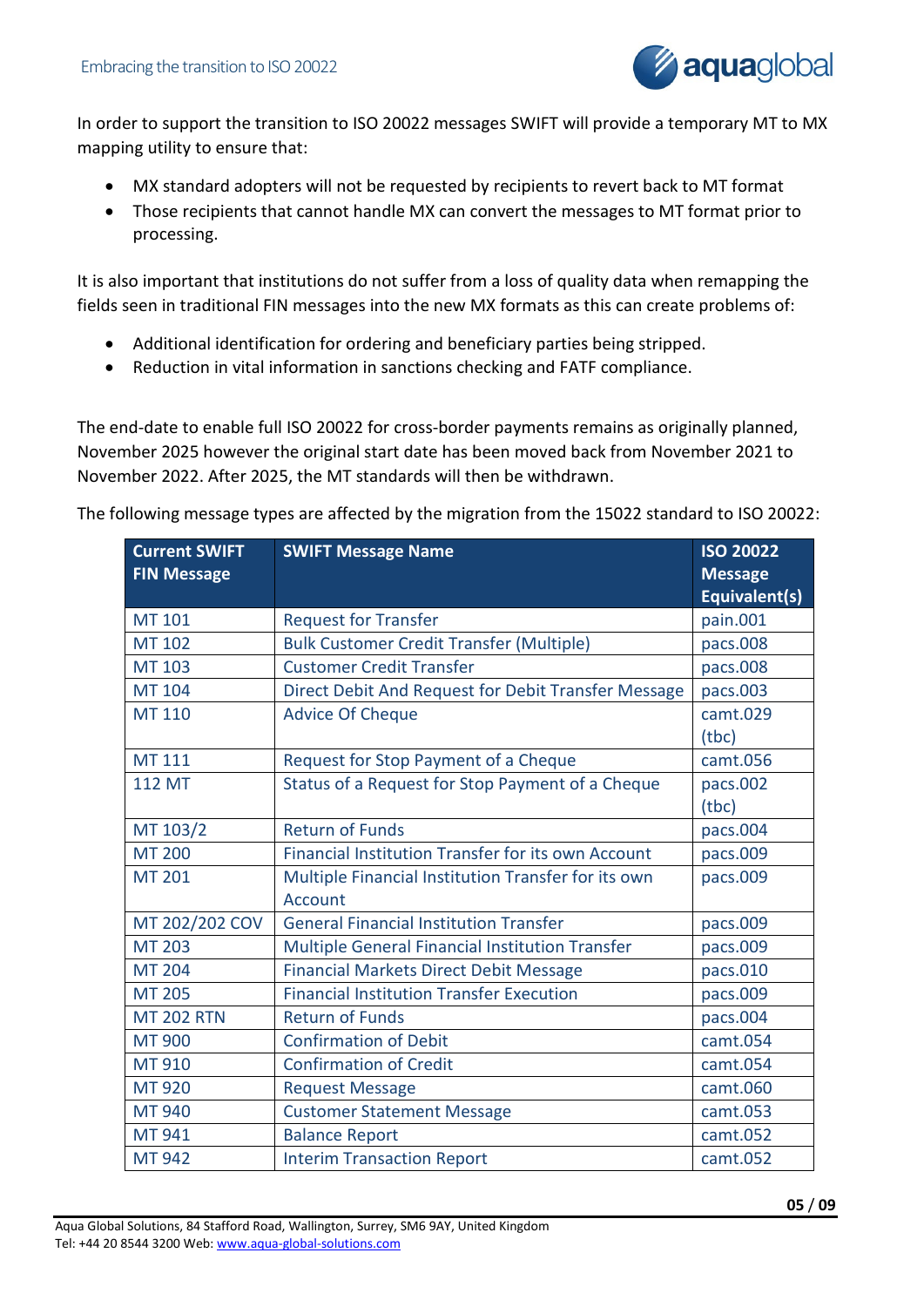

| <b>Current SWIFT</b> | <b>SWIFT Message Name</b>        | <b>ISO 20022</b>                |
|----------------------|----------------------------------|---------------------------------|
| <b>FIN Message</b>   |                                  | <b>Message</b><br>Equivalent(s) |
| MT 950               | <b>Statement Message</b>         | camt.053                        |
| MTn92                | <b>Request For Cancellation</b>  | camt.056                        |
| MT <sub>n</sub> 95   | <b>Queries</b>                   | camt.026,                       |
|                      |                                  | camt.087,                       |
|                      |                                  | camt.027,                       |
|                      |                                  | camt.033                        |
| MTn96/               | <b>Response for Cancellation</b> | camt.029                        |
| MT <sub>n</sub> 99   | <b>Free Format Message</b>       | camt.031,                       |
|                      |                                  | camt.032,                       |
|                      |                                  | camt.030,                       |
|                      |                                  | camt.038                        |
| MTn90                | <b>Advice of Charges</b>         | <b>TBC</b>                      |
| MTn91                | <b>Request for Charges</b>       | <b>TBC</b>                      |

Institutions will need to assess the impact of these changes in the following areas:

- Sanctions Checking
- AML
- FATF 16 checking
- Automated inbound Payments processing
- Account Reconciliations
- Balance Reporting
- Outward Payments processing
- Outward Treasury Processing
- Cash Management
- Liquidity Management

This will require careful planning and testing to ensure a smooth and problem free transition as well as the allocation of appropriate budgets and resources.

## <span id="page-5-0"></span>Bank of England and ISO 20022

The major UK payments systems are all moving to ISO 20022. This includes payment messages across CHAPS, Bacs, and Faster Payments.

The payment formats currently used by the above services differ on each. The recognised ISO 8583 messages used by the current Faster Payment, the proprietary Standard 18 format for BACS, and CHAPS uses SWIFT FIN formats with additional header information. All of these formats will be replaced by ISO 20022 moving forward.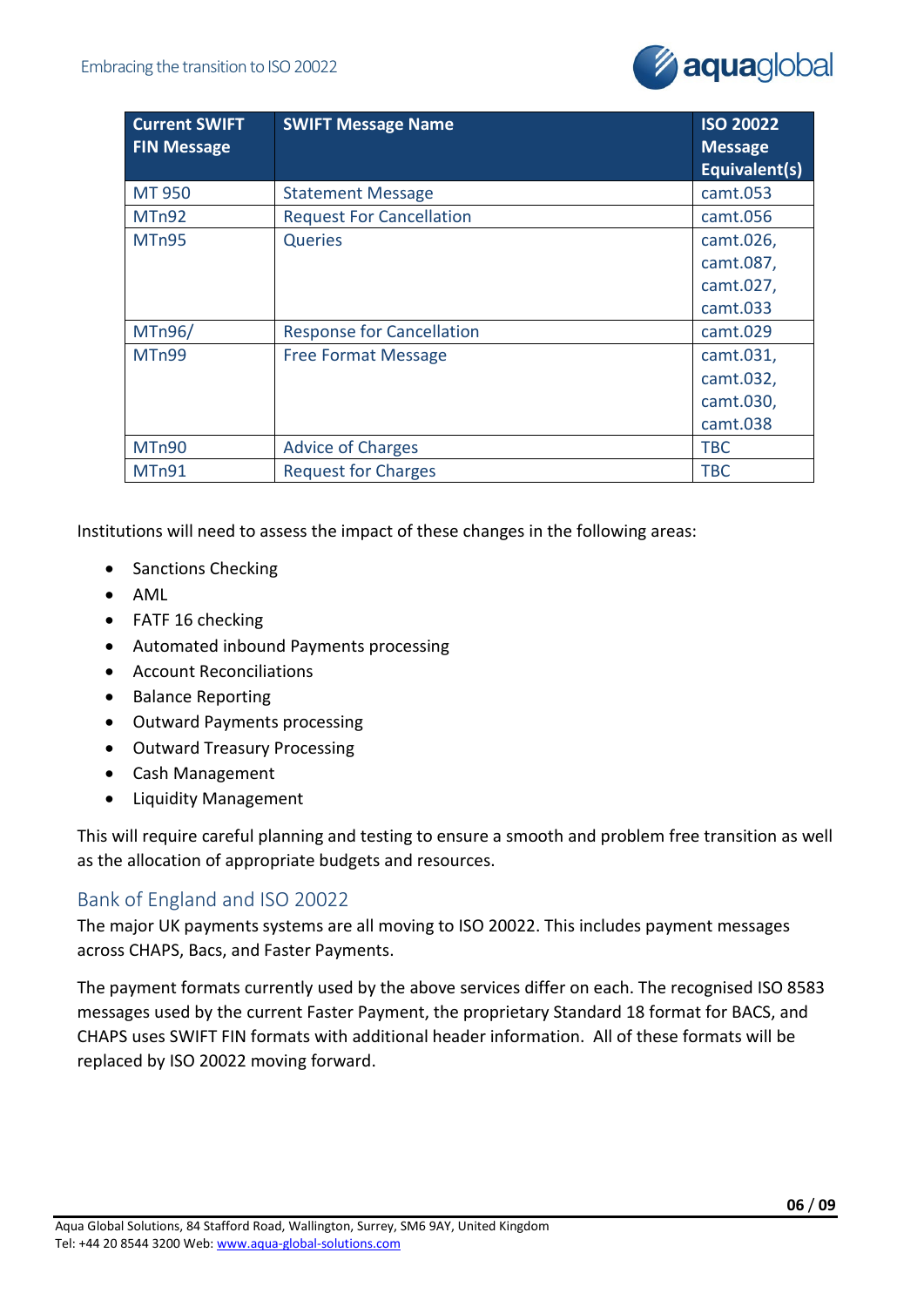

The table below shows the translations of Bacs PAYMENT messages into their new ISO 20022 equivalent:

| <b>Type</b> | <b>Current</b> | <b>Bacs Message Name</b>        | <b>ISO 20022</b> |
|-------------|----------------|---------------------------------|------------------|
|             | <b>Bacs</b>    |                                 | <b>Message</b>   |
|             |                |                                 | Equivalent(s)    |
| Payment     | 1a             | <b>Direct Credits</b>           | pain.001         |
| Payment     | 1 <sub>b</sub> | <b>Direct Debits</b>            | pacs.008         |
| Payment     | $\overline{2}$ | Customer grade Input report     | pain.002         |
| Payment     | 3a             | <b>Cleared credits</b>          | pacs.008         |
| Payment     | 3 <sub>b</sub> | <b>Cleared debits</b>           | pacs.003         |
| Payment     | 3 <sub>c</sub> | <b>Credit Contras</b>           | pacs.003         |
| Payment     | 3d             | <b>Debit Contras</b>            | pacs.008         |
| Payment     | 3e             | <b>Cleared credit reversals</b> | pacs.007         |
| Payment     | 3f             | <b>Cleared debit reversals</b>  | pacs.007         |
| Payment     | 4a             | Bank grade credit returns       | pacs.004         |
| Payment     | 4 <sub>b</sub> | Bank grade debit returns        | pacs.004         |
| Payment     | 4c             | <b>Credit recalls</b>           | pacs.007         |
| Payment     | 5a             | Bank grade input report         | pacs.002         |
| Payment     | 5b             | Credit return contras           | pacs.003         |
| Payment     | 5c             | Debit return contras            | Pacs.008         |
| Payment     | 6a             | <b>Cleared credit returns</b>   | Pacs.004         |
| Payment     | 6b             | Unapplied credit notifications  | Camt.054         |
| Payment     | 6c             | <b>Cleared debit returns</b>    | Pacs.004         |
| Payment     | 6d             | Unapplied debit notifications   | Camt.054         |
| Payment     | 6e             | <b>Cleared credit recalls</b>   | Pacs.007         |

*Source bacs.co.uk*

## <span id="page-6-0"></span>Eurozone Messaging and ISO 20022

The Eurozone clearing network aims to consolidate messaging services through its target of *Vision 2020.* This includes the consolidation of five current payments systems to the three know as Target Services. These financial market infrastructure services include TARGET2 (for settling payments), T2S (for settling securities) and TIPS (a service for instant payments).

The process of consolidation has already begun with the Pan-European securities service (Target2 Securities) already using the ISO 20022 format.

<span id="page-6-1"></span>Users of Target Services will need to adhere to these standards by **November 2022.**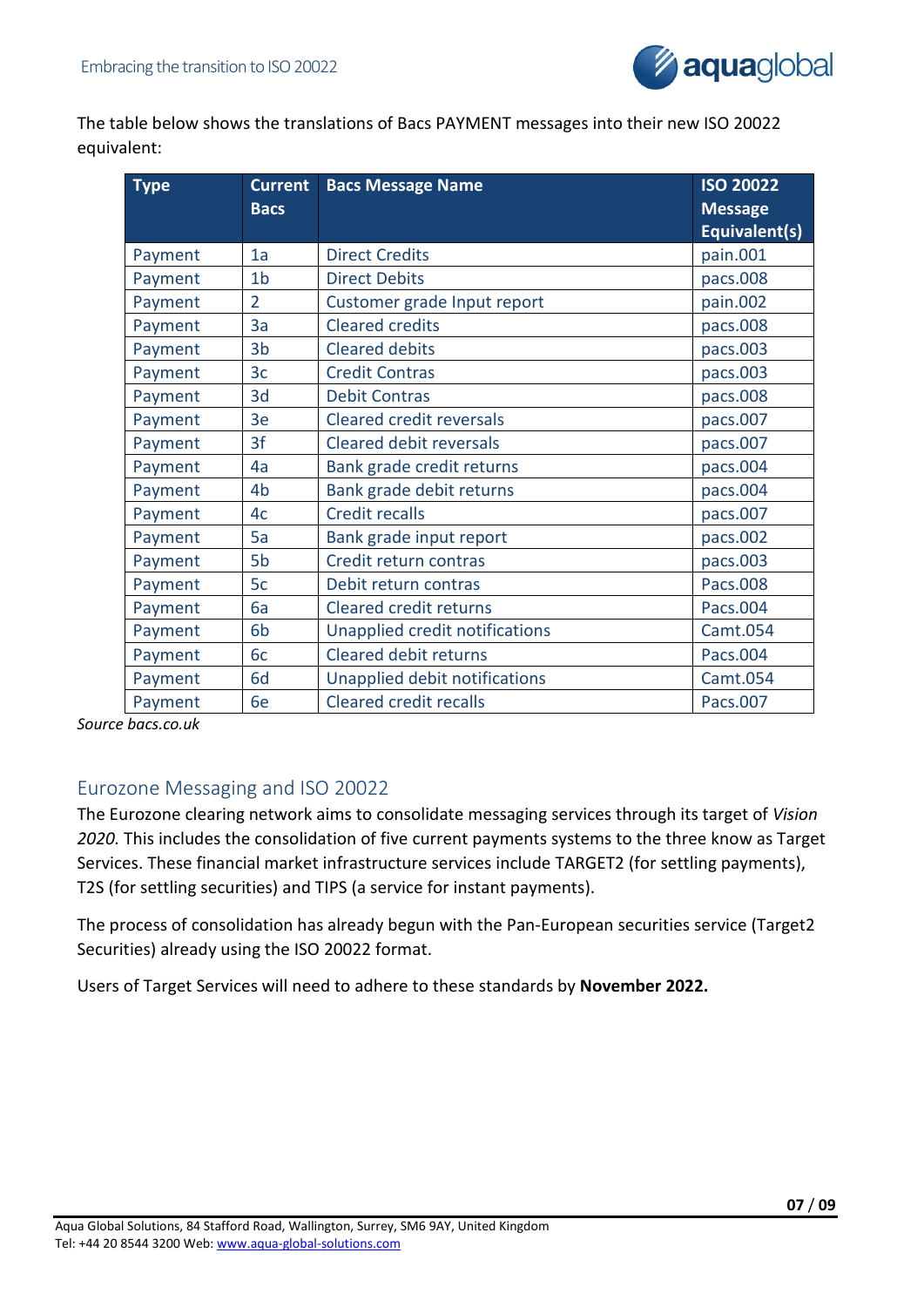

## Timeline for change

The migration from SWIFT FIN to MX has been aligned with the adoption of ISO 20022 for TARGET2 services. The adoption will accommodate a 3-year coexistence phase for MX and FIN message types. A full list of key dates can be seen in the diagram below:



## <span id="page-7-0"></span>ISO 20022 and Aqua Global

Many of Aqua Global's customers already use the ISO 20022 format when it comes to Pan-European payment services. Aqua Global's messaging hub provides a quick and cost effective solution to automatically process and generate native SWIFT Messages (ISO 20022 and FIN). If required this will also provide an interface with a core accounting system.

## **Benefits**

- No change required to your existing systems
- All ISO 20022 standard changes are maintained on an ongoing basis
- SWIFT CBPR+ ready Vendor
- Reduces risks
- Improves operational efficiency

Contact the Aqua team, If you would like further information on how Aqua can support your organisation.